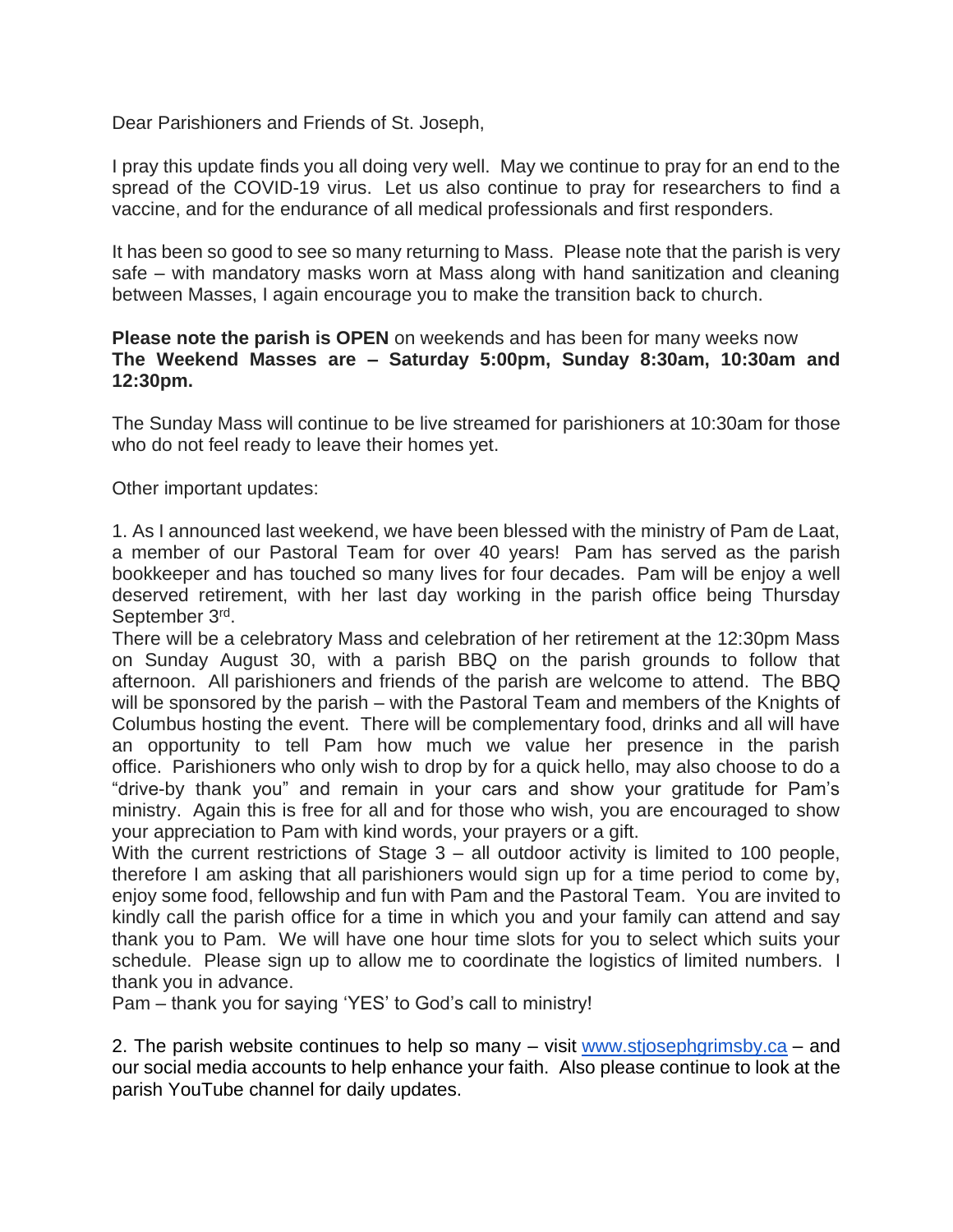Facebook - <https://www.facebook.com/StJoesGrimsby/> Instagram - <https://www.instagram.com/stjoesgrimsby/> Twitter - <https://twitter.com/stjoesgrimsby>

The parish YouTube channel once again is - [https://www.youtube.com/channel/UCX5\\_TJMB7GpOw6M0LV8t9pw](https://www.youtube.com/channel/UCX5_TJMB7GpOw6M0LV8t9pw)

3. As you may have heard, early on Monday morning there was a big fire in the Edenrock home community – destroying the homes of 11 families in Winona. One of those families affected are active parishioners here at St. Joseph. While they wish to remain anonymous, they are a married couple with two young children under 5 years old. I am so thankful to God to know that no one was hurt or died in the fire, however these families have lost much. I have reached out to the family and offered assistance. While they kindly referred me to the GoFundMe page, I am also inviting the people of St. Joseph to rise to the occasion and if one feels moved, to assist this family and the others in any way. I will be helping personally and the parish will as well.

There has been a GoFundMe page to pool resources for the 11 families set up by community members. The link to the page is - [https://www.gofundme.com/f/edenrock](https://www.gofundme.com/f/edenrock-fire-community-support)[fire-community-support.](https://www.gofundme.com/f/edenrock-fire-community-support)

I am also offering for those who are interested, to drop off any monetary funds, gift cards or household items to donate to the family from our community here at St. Joseph. You can make an etransfer to our parish [\(myparishgift@gmail.com\)](mailto:myparishgift@gmail.com) and put the words – FIRE FUND in the memo line, place money in the collection in an envelope called FIRE FUND, or drop into the office and make a donation. I will personally deliver everything that is donated to the family – money, gift cards, household items etc. The family is currently living with extended family members in Hamilton for the short term. Anything donated I'm sure will be appreciated by the family. Thank you for your consideration and kindness. May we pray for all 11 families affected by the fire.

4. Andrew Natale, our Youth & Social Coordinator, will be hosting a Paint Night online using the Zoom app – led by a local artist that will help us to utilize our creativity here in the parish. The Paint Night will be on August 21 at 7pm on Zoom. Registration is required to prepare for the event, especially in the purchase of art supplies. Each person interested is asked to email Andrew directly – andrew inatale @gmail.com or to contact the parish office to sign up. The deadline for registration is Monday August 10. Cost is \$25 per person, covering all your art costs and Andrew will arrange pick up / drop off of art supplies. Join us for what promises to be a fun night of painting!

5. The parish Bible Study – God Talk - continues with its next session on Tuesday night at 7:00pm. We will be studying Ezekiel Chapters 3-7. Click on the link below and join as you are encouraged to deepen your relationship with God and the study of the scriptures. If you need help setting this up – contact the parish office.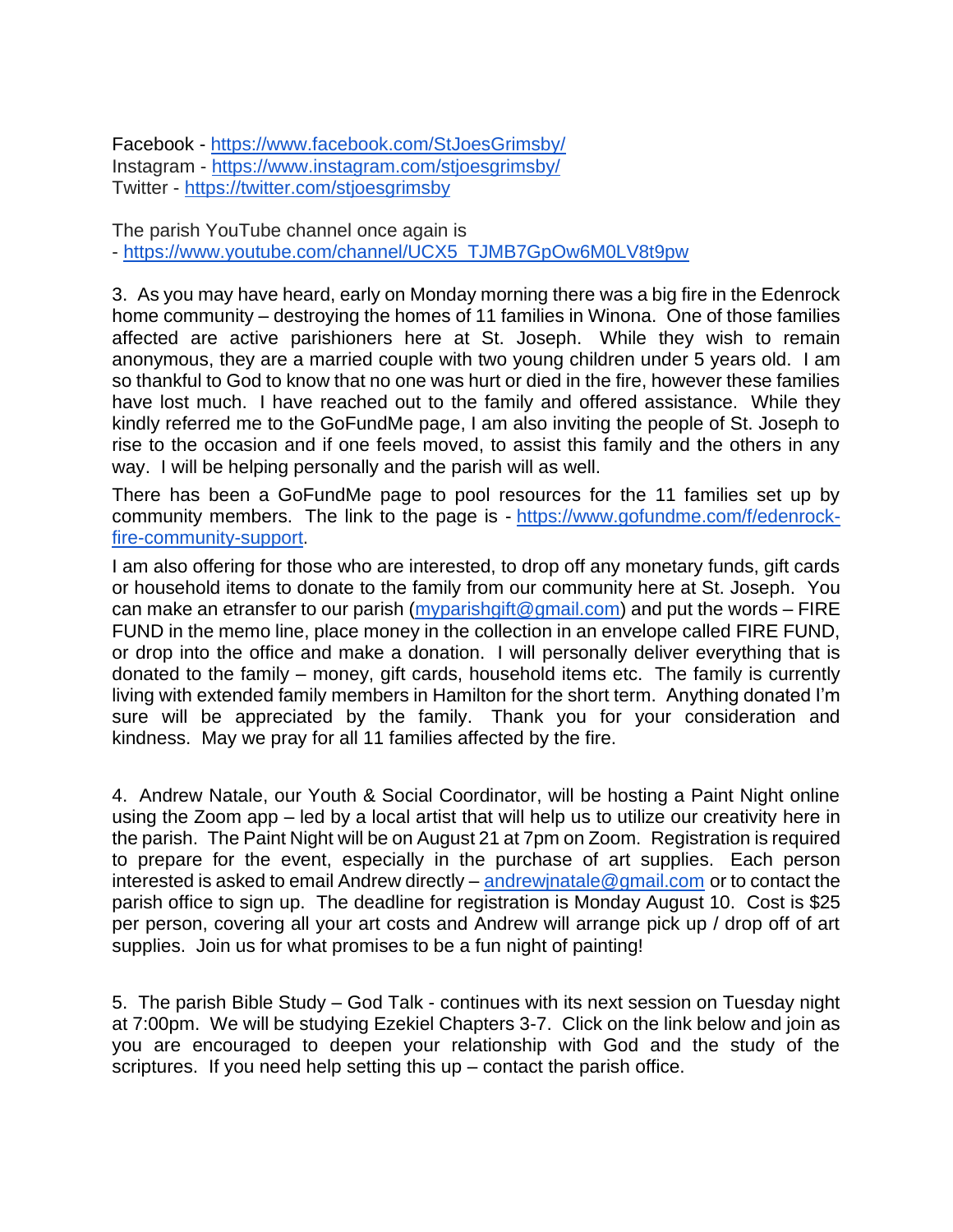Fr-Rico Passero is inviting you to a scheduled Zoom meeting.

Topic: Fr. Rico Passero God Talk Meeting Time: This is a recurring meeting Meet anytime

Join Zoom Meeting [https://us02web.zoom.us/j/82763215683?pwd=TnFENVhveEF5VktKem1NMDVMdldzQ](https://us02web.zoom.us/j/82763215683?pwd=TnFENVhveEF5VktKem1NMDVMdldzQT09) [T09](https://us02web.zoom.us/j/82763215683?pwd=TnFENVhveEF5VktKem1NMDVMdldzQT09)

Meeting ID: 827 6321 5683 Password: GodTalk

6. Beginning on Monday August 3rd, daily Mass will once again be open for in person attendance. They will also continue to be streamed online. Please note that everyone will be sitting in the **one assigned section** of the church – everyone is to remain socially distant, must wear a mask and sanitize their hands. Mass is celebrated daily Monday to Saturday at 9:00am.

6. Friendly reminder, confessions continue to be heard on Saturday afternoons in the Marian Grotto from 3:00 to 4:00pm.

7. Baptisms continue to be celebrated. If you wish to have your son or daughter baptized, please contact the parish office.

8. I continue to invite you all to utilize the FORMED.org platform. Again, free to all parishioners, there are NUMEROUS resources for you to check out as an individual and as a family. Free to all parishioners. I have again included the instructions to enroll here:

To log onto FORMED (again FREE to all parishioners)

- Visit [www.formed.org](http://www.formed.org/)
- Click Sign up
- · Click I belong to a parish or organization
- Type St Joseph Grimsby  $-$  in the "find your parish or organization" box and click on our parish name once it populates
- **Click Next**
- Add your name and email address then click sign up
- · Enjoy FORMED

9. Please find the Daily Mass Intentions for the upcoming week attached to this email. Note – if you wish to have a Mass celebrated for a loved one – please contact the office. Offerings for a Mass in the Diocese of St. Catharines are \$10 per name per Mass. Contact the parish office for more details.

10. Thank you again for remembering the parish regarding finances. **Please continue to use the parish e-transfer email – [myparishgift@gmail.com](mailto:myparishgift@gmail.com)** (remembering there is to be no security question or password) **If you use the e-transfer option – please add**